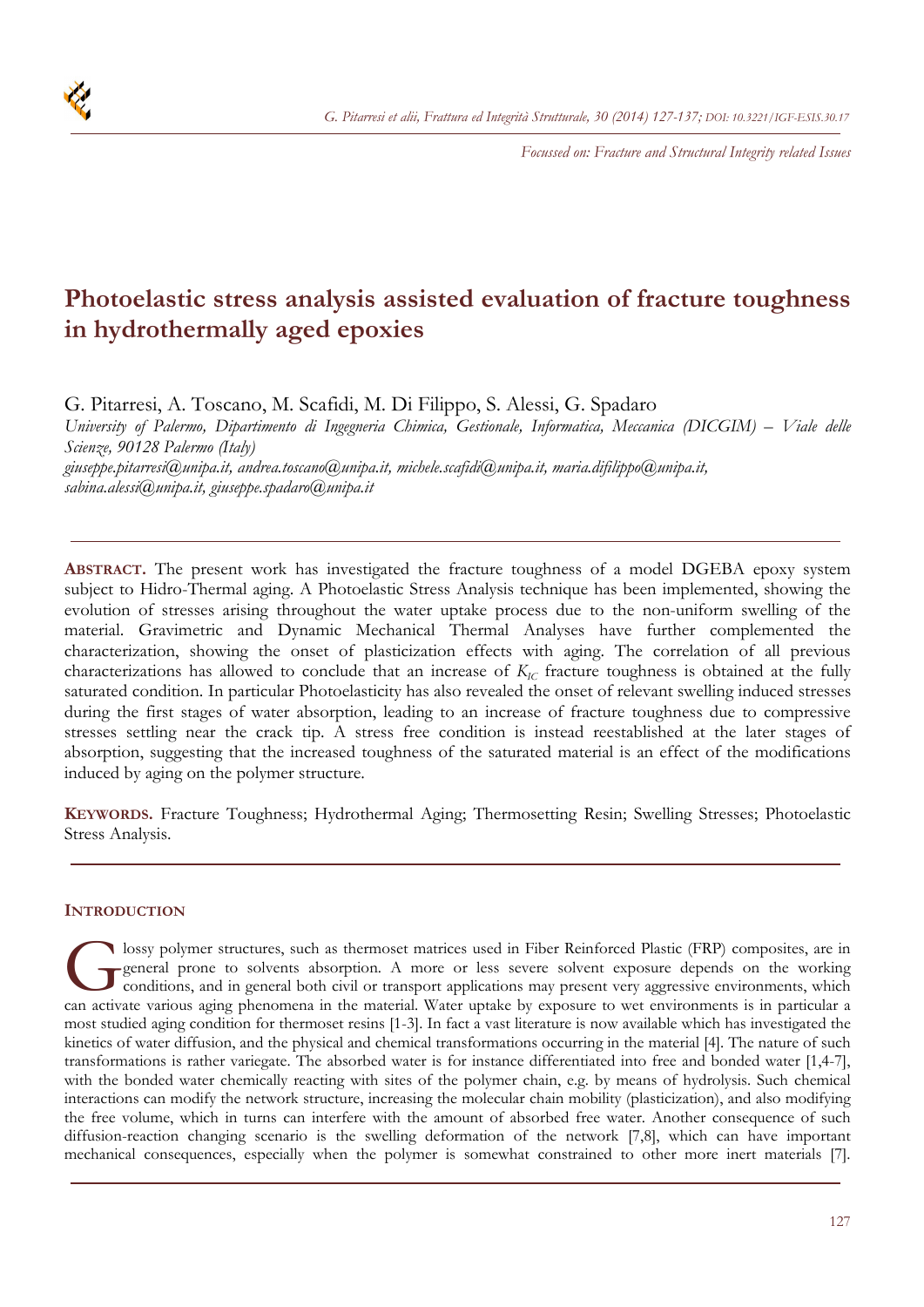

Hygroscopic swelling can indeed give rise to important internal stresses when materials interfaces are present, e.g. matrix/fibre, adhesive bonding, electronic packaging, etc.

In order to simulate the long-term consequences of water uptake, accelerated aging is usually implemented by increasing the temperature of the conditioning environment, usually consisting of a water bath (hydro-thermal aging) or a controlled humid airborne climate chamber (hygro-thermal aging) [9,10]. The material is then monitored at specific stages by applying a number of physical characterizations, the most common of which are Gravimetric analyses and Dynamic Mechanical Thermal (DMTA) analyses [4]. Based on this approach, several studies are available who have focused on the interactions between the diffusion kinetics and the polymer network structure [1-10].

Some important aspects of the mechanical behavior of aged glassy polymers have though received relatively little attention so far, and in particular the evaluation of the residual internal stresses and strains induced by swelling, and the consequences of the polymer network modifications on the polymer fracture toughness.

Regarding the first aspect, only a few experimental approaches have been proposed to determine swelling induced strains, and to quantify the swelling sensitivity of the polymer. An average strain can be measured by a Thermal Mechanical Analyzer (TMA) [11], and then correlated to water concentration to evaluate the Coefficient of Hygroscopic Swelling. This technique though does not take into account the transient non-uniform strain distribution in the sample. Full filed optical techniques such as Moirè Interferometry [7,12] or Digital Image Correlation [13-16] have been also implemented, being able to measure full field in-plain strains simultaneously to water diffusion. Both techniques though require staring at the sample constantly, and are then rather complicate to implement with hydrothermal conditioning. Furthermore, they require some degree of sample surface preparation.

Regarding the second aspect of fracture toughness modifications, it is observed that water uptake usually produces a decrease of the Glass Transition temperature, *Tg*, well detected by the DMTA [4,9]. Such increased polymer chain mobility is usually interpreted as a plasticization effect, and as such, it should produce an increase of fracture toughness. A direct verification of this correlation is though rarely found in the literature [9], although fracture toughness parameters for brittle plastics are well characterized by the theory [17], and measurable with standardized procedures [18,19]. Water uptake may also induce some generalized degradation effects in the material, which can counterbalance the plasticization. An example of such unpredictable behavior is the lack of a well established trend about the influence of water uptake on Mode I delamination toughness of FRPs [20]. The literature survey in [20] has also evidenced how most of work on delamination of aged FRPs do not investigate the modifications of fracture toughness in the resin matrix in bulk conditions.

The present work implements a Photoelastic Stress Analysis (PSA) technique that is able to measure the evolution of stresses during water diffusion in epoxy materials [21]. Some unique features of the proposed approach include the possibility to directly measure stresses with a very high sensitivity, the fast acquisition of full-field non-contact measurements, and the use of a simple optical setup and low cost equipment [22]. The only restricting requirement is the need for transparency and optical birefringence of the material being tested.

PSA is in particular used in this work to investigate the stress field arising in hydrothermally aging cracked samples. These consist of Single Edge Notched Bending (SENB), prepared according to ASTM D5045 [18] for the evaluation of fracture toughness. The material investigated is a model epoxy system, prepared by mixing a DGEBA monomer with an amine DDS curing agent, and cured with an optimized thermal cycle, able to determine a high  $T_g$  ( $> 200$  °C) and a fully cured and stress free state. The SENB samples have been aged by resting in a water bath at 80 °C, up to a fully saturated condition, achieved after about 1300 hours. A number of characterizations have been performed throughout the aging conditioning, comprising: Gravimetric Analysis, DMTA, PSA and Fracture Toughness tests. PSA in particular was carried out by placing the beam samples into a circular polariscope at regular intervals during aging. Isochromatic maps were acquired in both white and monochromatic light, and a quantitative analysis was carried out by implementing a Tardy Phase-Shifting Method (TPSM) [23].

The extensive characterization has allowed to conclude that the epoxy system increases its intrinsic fracture toughness *KIC* of about 39% at the fully saturated condition. At the early stages of water absorption the swelling stresses are particularly severe and determine an increase of fracture toughness that is due to compressive stresses settling near the crack tip.

#### **MATERIALS AND METHODS**

The DGEBA-DDS epoxy analyzed in this work can be considered as a model system due to its widespread<br>consideration in the literature. This base epoxy system is in fact present in many commercial matrix formulations<br>adopted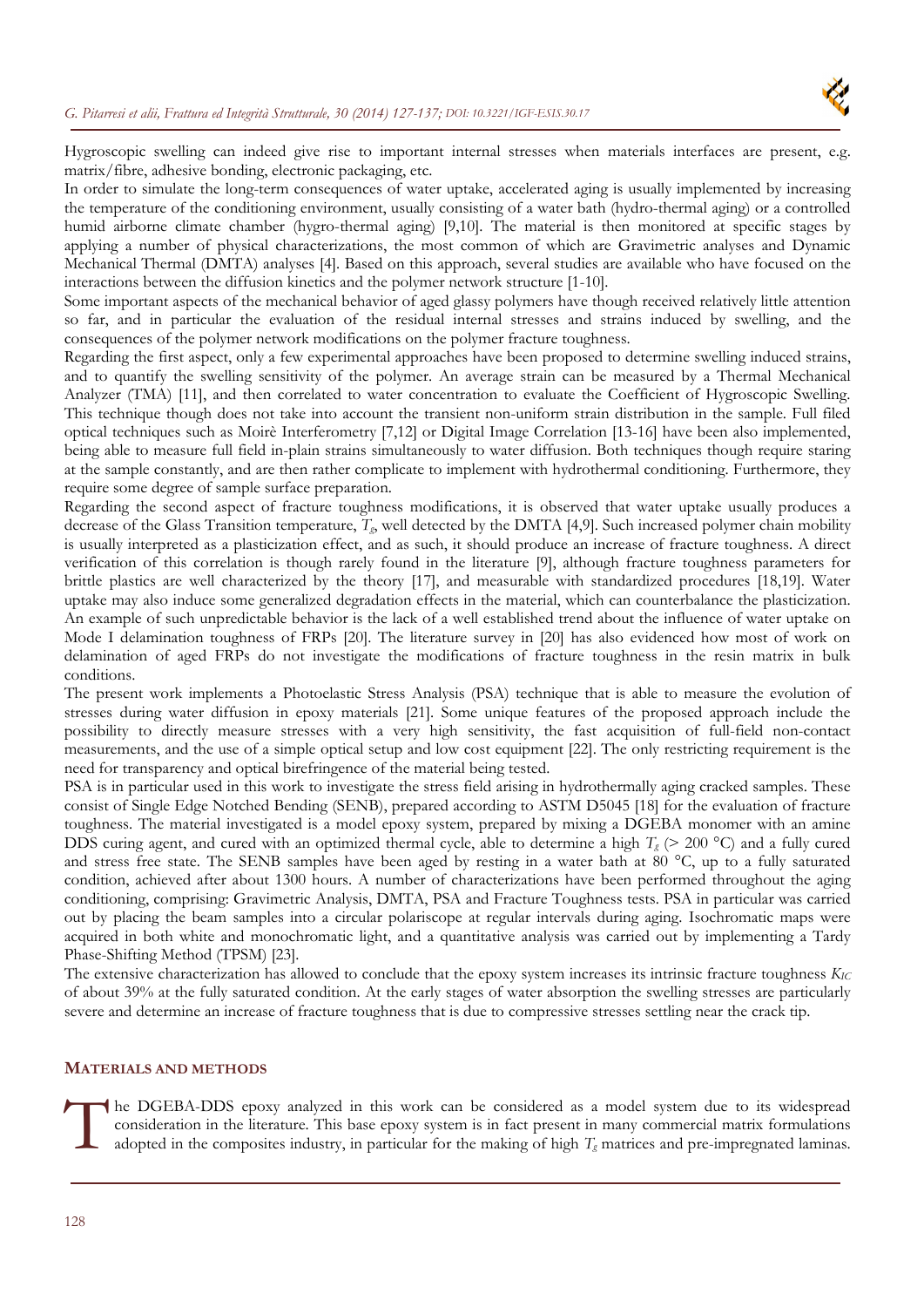

All tested samples in this work have been in-house prepared by cast molding. The following subsections describe the preparation and physical-mechanical characterization of the samples in more details.

## *Preparation of samples and plan of experiments*

The resin system was prepared by mixing a monomer base: 2,2-bis[4-(glycidyloxy)phenyl]propane (DGEBA) and a 4,4' diamino-diphenyl sulfone (DDS) curing agent. A stoichiometric amount of DDS was fully dissolved into the DGEBA monomer by mechanical stirring for 30 minutes at 130°C.

The resin blend was cast into a rectangular mould surface (250×250 mm<sup>2</sup>) made of a polished steel, previously treated with a Marbocote TRE45ECO release agent. The mould was laterally bounded by depositing two beads of acetic silicone. This allowed the curing at high temperature and easy release of the cast resin plate, which also presented a clear and uniform transparency, fundamental for the implementation of transmission Photoelasticity.

An optimized curing cycle was applied consisting of a permanence at 180 °C for 2 hours, cooling to room temperature and post-curing by resting at 200°C for 2 hours, followed by a slow cooling to room temperature in 24 hours. Between the curing and post-curing stages, the resin plate was cut into small rectangular samples of nominal dimensions of 30×8×3 mm3. These dimensions in particular were compliant with the SENB samples in ASTM D5045 [18], and with the requirements for the DMTA tests. The post-curing cycle was performed on the un-cracked rectangular beams, and was able to completely relieve any initial residual stresses from the material.

All the implemented characterizations have been performed on the above mentioned rectangular beams, which were all cut from the same manufactured panel.

Tab. 1 summarizes the tests performed and the number of samples tested.

| Characterization          | Number of Samples |          |                   | <b>Testing Condition</b> | Type of Sample |
|---------------------------|-------------------|----------|-------------------|--------------------------|----------------|
| Gravimetric               |                   | 3        |                   | entire aging cycle       | un-cracked     |
| DMTA                      | $\left( 2\right)$ | $\rm(2)$ | $\left( 2\right)$ | (48h)<br>(S)<br>(PC)     | un-cracked     |
| <b>PSA</b>                |                   | 2        |                   | entire aging cycle       | un-cracked     |
| <b>PSA</b>                |                   | 2        |                   | entire aging cycle       | <b>SENB</b>    |
| <b>Fracture Toughness</b> | (5)               | (5)      | (5)               | (48h)<br>(PC)<br>(S)     | <b>SENB</b>    |

Table 1: Characterization methods and relative number and type of tested samples. PSA stays for Photoelastic Stress Analysis, and indicates the acquisition of three images (see the subparagraph on PSA). PC stays for postcured (not aged), 48h stays for aged in the thermal bath for 48 hours, and S stays for saturated.

## *Hydrothermal conditioning*

Aging conditioning of the samples consisted in their immersion in a bath of deionized water, kept at constant 80 °C. The samples were taken out of the conditioning environment at regular times to perform the gravimetric and photoelastic (non-destructive) tests, and the DMTA and fracture toughness (destructive) tests. The time needed to weigh the samples and to acquire the photoelastic images was of the order of few minutes. This short interval time did not affect the absorption kinetic and stress state of the samples.

## *Gravimetric and Dynamic Mechanical Thermal Analyses*

Samples were weighed on a 0,01 mg resolution electronic balance. The sample surface was gently wiped out of superficial water before weighing. Weight measurements have been taken throughout absorption up to 1320 hours. Results are presented in terms of relative mass change versus the square root of time, *t*, with the relative mass change defined by:

relative mass change: 
$$
\frac{W_t - W_i}{W_i} \times 100
$$
 (1)

where *w* is the weight and the subscript *i* indicates the initial weight and *t* the actual weight.

The Dynamic Mechanical Thermal Analysis (DMTA) was performed on a Rheometric Scientific DMTA V, in a single cantilever beam arrangement at a heating rate of  $10^{\circ}$ C/min. The tan $\delta$  versus temperature curve is in particular considered, with the values of  $T_{g}$  approximated as the temperatures corresponding to peaks.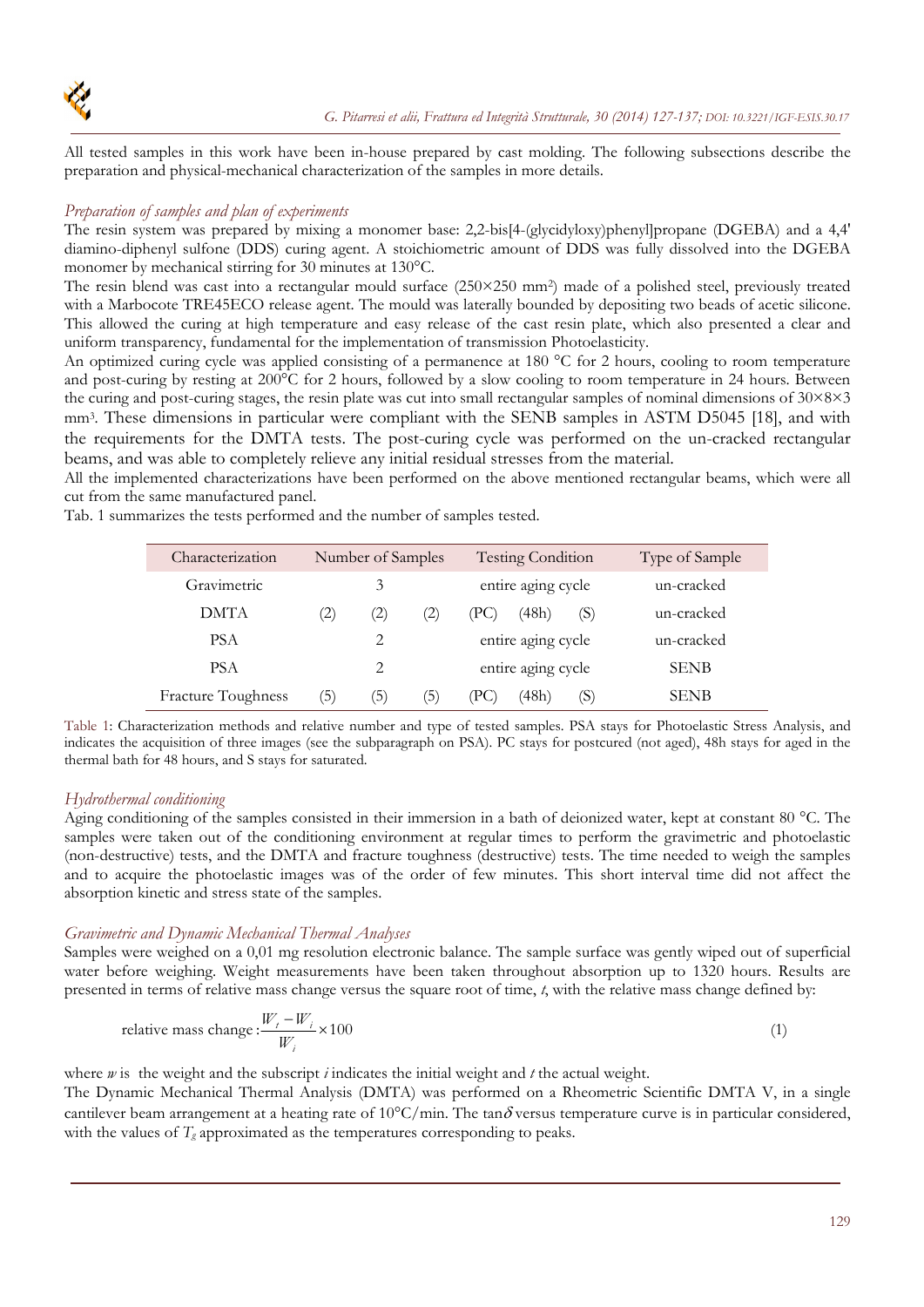

#### *Fracture Toughness*

All samples for the Mode I fracture toughness evaluation have been prepared in accordance with ASTM D5045 [18]. The Single Edge Notched Bending configuration has been chosen in particular. The introduction of the edge crack was obtained in two steps: a first notched slot was machined by means of a small table band saw, with a thin blade of thickness 0.3 mm (14 teeth per inch). The length of this first notch is usually slightly smaller than half the sample height, *B/2*. Razor tapping on a razor blade hold in place by the thin notch slot, and resting against the notch root has then introduced a sharp crack. A repeated razor tapping, using always a fresh blade at each tap, has been found to be an effective way to introduce and grow a sufficiently long cracked zone. A qualitative criterion used to grow the crack is to make this slightly bigger than the notch slot width (> 0.5 mm). The very good transparency of the material has resulted a very useful feature in order to visually check the introduced crack, and adjust the tapping force to optimize the crack length and crack front straightness. Care was taken to guarantee that the overall crack (notch plus crack) had a length falling between 0.45<*a*/*B*<0.55 (in accordance with the standard).

All SENB tests have been performed on an Electro-Mechanic Instron 3367 testing machine equipped with a 1 kN load cell, and measuring the load *vs* mid-span displacement curve in three point bending. A circular polariscope was fitted in the testing machine in order to acquire photoelastic images of the samples at various stages of the test loading. An RGB JVC ccd camera and a Nikon D5100 camera, with an optical setup optimized for Macro photography, were both used to acquire images of the samples on the polariscope. The Photoelastic images helped also in the correct placement of the SENB sample, using the symmetry of the isochromatic fringes as an index of the correct positioning and centering of samples on the three point bending rig.

The critical stress intensity factor *KIC* (cSIF) is obtained by the data reduction scheme of ASTM D5045-96 (the latter 1999 version of this standard requires a fixed  $S/W$  ratio of 4, not accounting for slight departures). The evaluation of  $K_{IC}$  was preferred to that of *GIC*, which requires the computation of load/displacements areas and the correction for indentation energy, making this parameter more prone to errors. The evaluation of  $K_{IC}$  requires only a critical load to be chosen from the acquired test data, according with the formula:

$$
\left(K_{\mathcal{Q}}\right) = \left(\frac{P_{\mathcal{Q}} \cdot s}{B \cdot W^{3/2}}\right) \cdot \underbrace{\frac{3}{2} x^{1/2} \frac{\left[1.99 - x(1-x)(2.15 - 3.93x + 2.7x^2\right]}{(1+2x)(1-x)^{3/2}}}{\left(1 + \frac{2}{x}\right)^{3/2}}
$$
\n<sup>(2)</sup>

where  $K_Q$  is the provisional cSIF,  $P_Q$  is a critical load, *B* the sample thickness, *W* the sample height and *s* the span [18]. It is observed here that the cross-check criterion given in the standard to verify the existence of Plain Strain conditions for the tested specimen geometry, was checked by using literature values of the epoxy yield stress. Even by considering conservative values, the criterion was always widely satisfied, due to the highly brittle behavior of the material.

## *Photoelastic Stress Analysis*

The application of Photoelasticity on the hydrothermally aging epoxy is made possible by the optical property of birefringence exhibited by the material [22]. The smooth surface finish of the mould used to cast the sample panel determined a suitable optical transparency of the cast resin.

Isochromatic maps of samples have in particular ben obtained by transmission Photoelasticity from a circular polariscope in dark or light field, using a white or monochromatic light source (see also Fig. 1).

Due to the geometry and load symmetry of the standard SENB specimen, the principal stress orientation in the points lying on the vertical central section are oriented parallel to the sample edges [21, 23-27]. In light of this, the Tardy Phase-Shifting Method (TPSM) [24] represents a potentially effective quantitative photoelastic technique. This is a simplified phase-shifting method already used for the analysis of the membranal stress distribution of tempered glass plates [23]. The typical set-up of the polariscope used for this technique is shown in Fig. 1.

Depending on the angle  $\beta_A$  of the Analyzer A, the light intensity *I* emerging from the photoelastic model, C, placed inside the polariscope is:

$$
I = I_f + \frac{I_0}{2} \left( 1 - \cos 2\pi \delta \cos 2\beta_A + \sin 2\pi \delta \sin 2\beta_A \cos 2\alpha \right)
$$
 (3)

where  $I_f$  and  $I_0$  are, respectively, the background and the reference intensities,  $\alpha$  is the orientation of the bigger principal stress  $\sigma_1$  and  $\delta$  is the relative retardation. The quantity of interest is the retardation  $\delta$  that is related to the principal stress difference by the following relationship: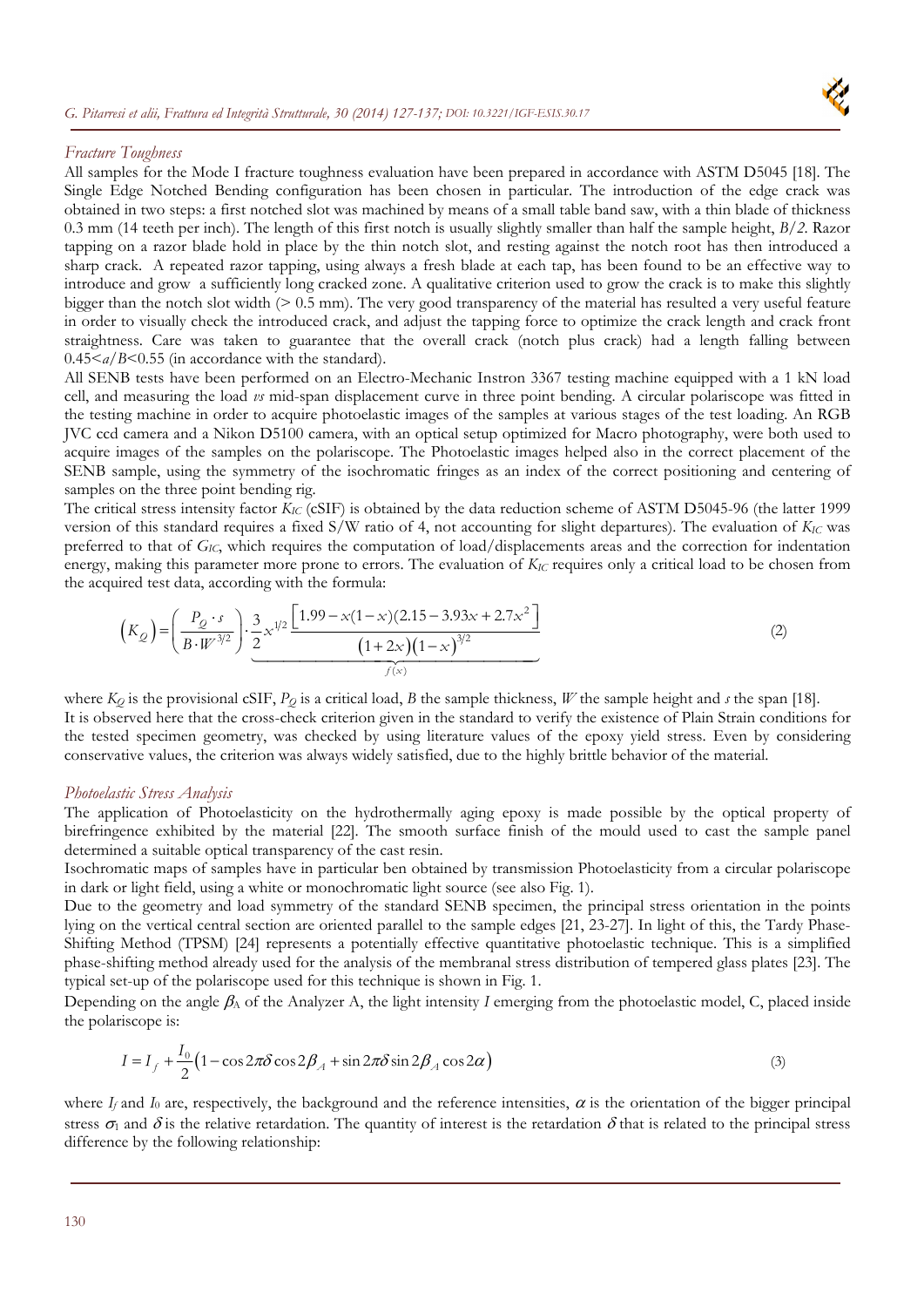$$
\delta = \frac{Cd}{\lambda} (\sigma_1 - \sigma_2) \tag{4}
$$

where *C* is the Photoelastic constant of the material, *d* the thickness of the model and  $\lambda$  the wavelength of the light source. The monochromatic light source used for this work is a sodium vapor lamp with a  $\lambda$ =589 nm wavelength.



Figure 1: Tardy Phase-Shifting Method: polariscope set-up.

The constant *C* depends on the photoelastic material analyzed in the experiment, and on the wavelength of the light source. The *C* constant of the material considered in this work is not known and has to be determined by a direct calibration. Using a four point bending calibration method on a rectangular beam cut form the same casted resin plate of the SENB samples, the measured value is  $C=6.53\times10^{-5}$  mm<sup>2</sup>/N.

A quantitative evaluation of the isochromatic parameter ( $\sigma_1$ - $\sigma_2$ ) is then provided for the points of the vertical symmetry axis laying between the crack tip and the opposite straight edge, aligned with the crack orientation. To perform such evaluation, the TPSM requires the acquisition of three different images to determine  $\delta$ . These images are acquired by setting the orientation of the analyzer as  $\beta_{A1}=0^\circ$ ,  $\beta_{A2}=45^\circ$ ,  $\beta_{A3}=90^\circ$ . Considering that the orientation of the principal stresses in the considered section is aligned whit the edge of the model  $(\alpha=0^{\circ}$  or  $\alpha=90^{\circ})$ , the emerging intensities *I<sub>i</sub>* (*i*=1,2,3) are:

$$
I_1 = I_f + \frac{I_0}{2} (1 - \cos 2\pi \delta)
$$
 (5)

$$
I_2 = I_f + \frac{I_0}{2} (1 \pm \sin 2\pi \delta)
$$
 (6)

$$
I_3 = I_f + \frac{I_0}{2} (1 + \cos 2\pi \delta)
$$
 (7)

where the upper and lower sign in eq. 6 is respectively for  $\alpha=0^{\circ}$  and  $\alpha=90^{\circ}$ . The retardation  $\delta$  is determined by combining Eq. (5)-(7) in the next Eq. (8):

$$
\delta = \frac{1}{2\pi} \arctan \frac{I_1 + I_3 \pm 2I_2}{I_3 - I_1}
$$
\n(8)

where the same sign convention of eq. 6 is valid.

#### **RESULTS AND DISCUSSION**

The following two subparagraphs present the results of the physical characterization and Photoelastic qualitative and quantitative stress analysis. The third subparagraph presents the results of the fracture toughness test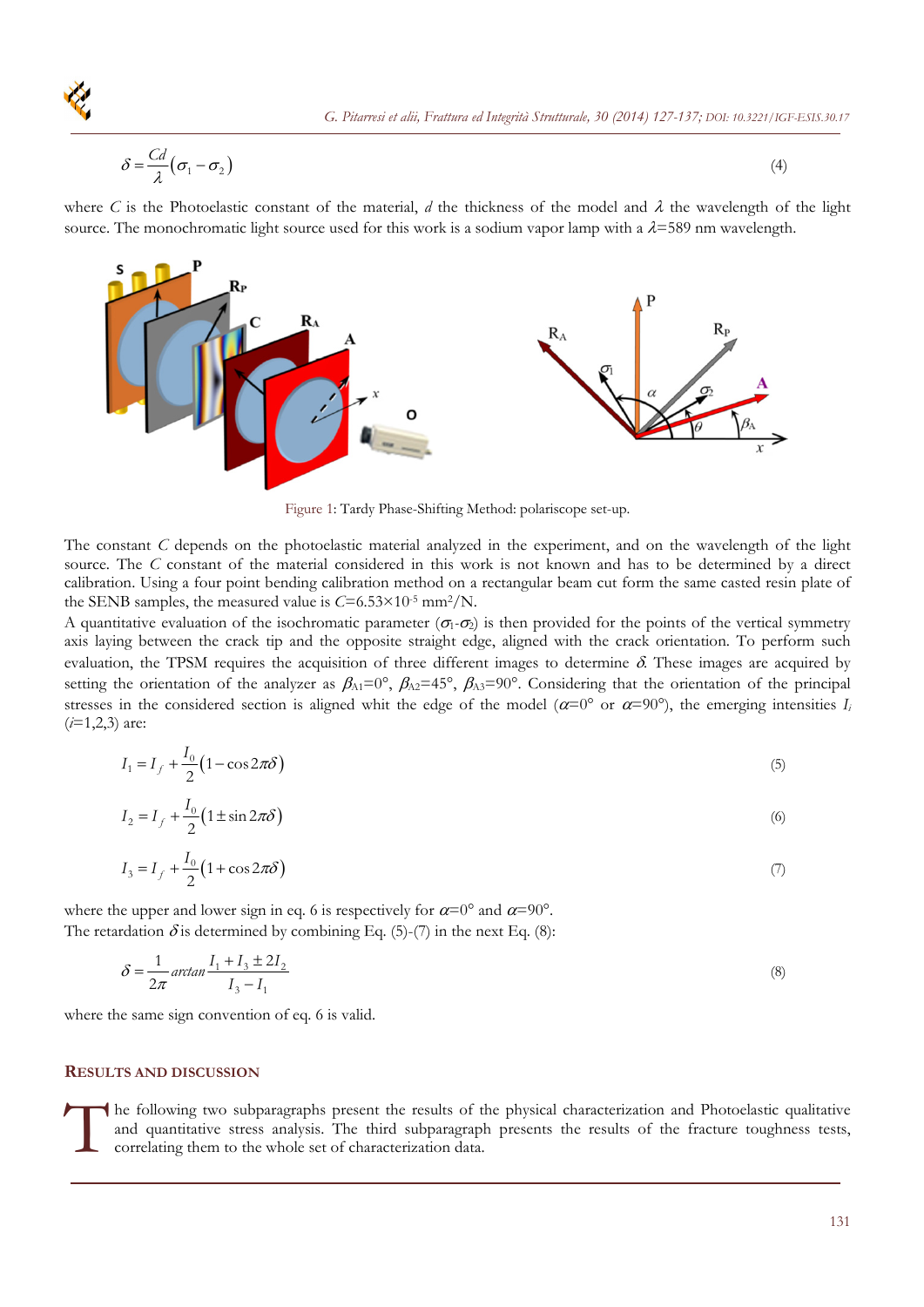### *G. Pitarresi et alii, Frattura ed Integrità Strutturale, 30 (2014) 127-137; DOI: 10.3221/IGF-ESIS.30.17*



## *Absorption kinetic and Glass Transition temperature*

Fig. 2a shows the measured relative mass change versus the square root of time. Data are averaged from three samples, and standard deviation scatter bands are not shown as they were too narrow. It is noticed that diffusion follows a Fickian behavior [4, 6, 21], with a first linear increase, and the establishment of a saturation plateau at around 3.5% of relative mass uptake. The behavior is also in general well agreement with the findings of other authors on similar materials and conditions [6, 10, 28].

Fig. 2b shows the tan  $\delta$  versus temperature curve form the DMTA. A sufficient approximation of the value of  $T_g$  is given by the temperature at the tan $\delta$  peak. With this assumption, the PC samples have a  $T_g$  of about 230 °C. Two successive conditions have been characterized, i.e. after 48 hours of immersion in the thermal bath, and at saturation (after 1320 hours). At 48h it is observed that the curve widens towards smaller temperatures, and the tan $\delta$  peak has a slight decrease, while the  $T_g$  is little modified and there is still a unique well defined peak. These changes indicate that only a small portion of material is undergoing a transformation. At saturation the curve is wider and a double peak is formed. Both peak temperatures are at lower temperature values compared to the original and 48h *Tg*. Such modifications indicate a less cross-linked network structure and an increased molecular chains mobility, and hence an increased ductility or a plasticization effect.



Figure 2: (a) Gravimetric analysis results; (b) DMTA tan $\delta$  curves at various aging stages.

#### *Photoelastic analysis of transitory swelling stresses*

The different concentration of absorbed water during the first stages of diffusion determines a non-uniform swelling [21]. The mutual constraint between swelled and un-swelled zones induces a peculiar stress field that is well detected by Photoelasticity. In Fig. 3a the isochromatic map is shown, acquired in white light and dark field circular polariscope, for an un-cracked sample taken out of the thermal bath after about 48 hours. It is first of all noticed that the fringes have a symmetric pattern distribution. This means that the swelling deformation of the material, related to water concentration, is also symmetric, and that concentration is increasing regularly in all directions at the same rate. Dark fringes in white light Photoelasticity also indicate the loci with zero fringe order, i.e. where  $\sigma_1$ - $\sigma_2$ =0.

A quick qualitative interpretation of the observed stress pattern is possible by focusing on the straight and longer border of the sample. Here the main stress component is  $\sigma_x$  (see the reference axes of fig. 3 for a correct interpretation of stress directions), and it is  $\sigma_{x}$ <0, i.e. compression. This compression arises due to the constraint of the inner material, (undeformed) towards the outer material which wants to expand (swell).

In Fig. 3b stress profiles are plotted along the central vertical section, obtained with the TPSM data reduction procedure outlined before. Although the analysis provides  $\sigma_x - \sigma_y$ , being not able to fully separate the stresses, it is observed that  $\sigma_y$  is small and negligible in first approximation. The trends in Fig. 3b can then be more easily interpreted as those of  $\sigma_{\rm x}$ . In light of this, it is immediate to conclude that the central part of the sample is in prevalent traction (along the beam axis direction *x*), while the side part is in compression. It is also observed that for equilibrium to be satisfied, the traction and compression zones should have a null force and momentum resultants.

Fig. 4a shows the isochromatic maps acquired at different aging times for a cracked SENB sample. It is noticed that the swelling stresses arise at the very early stages of water ingress. For instance, after 7 hours, the stress distribution is well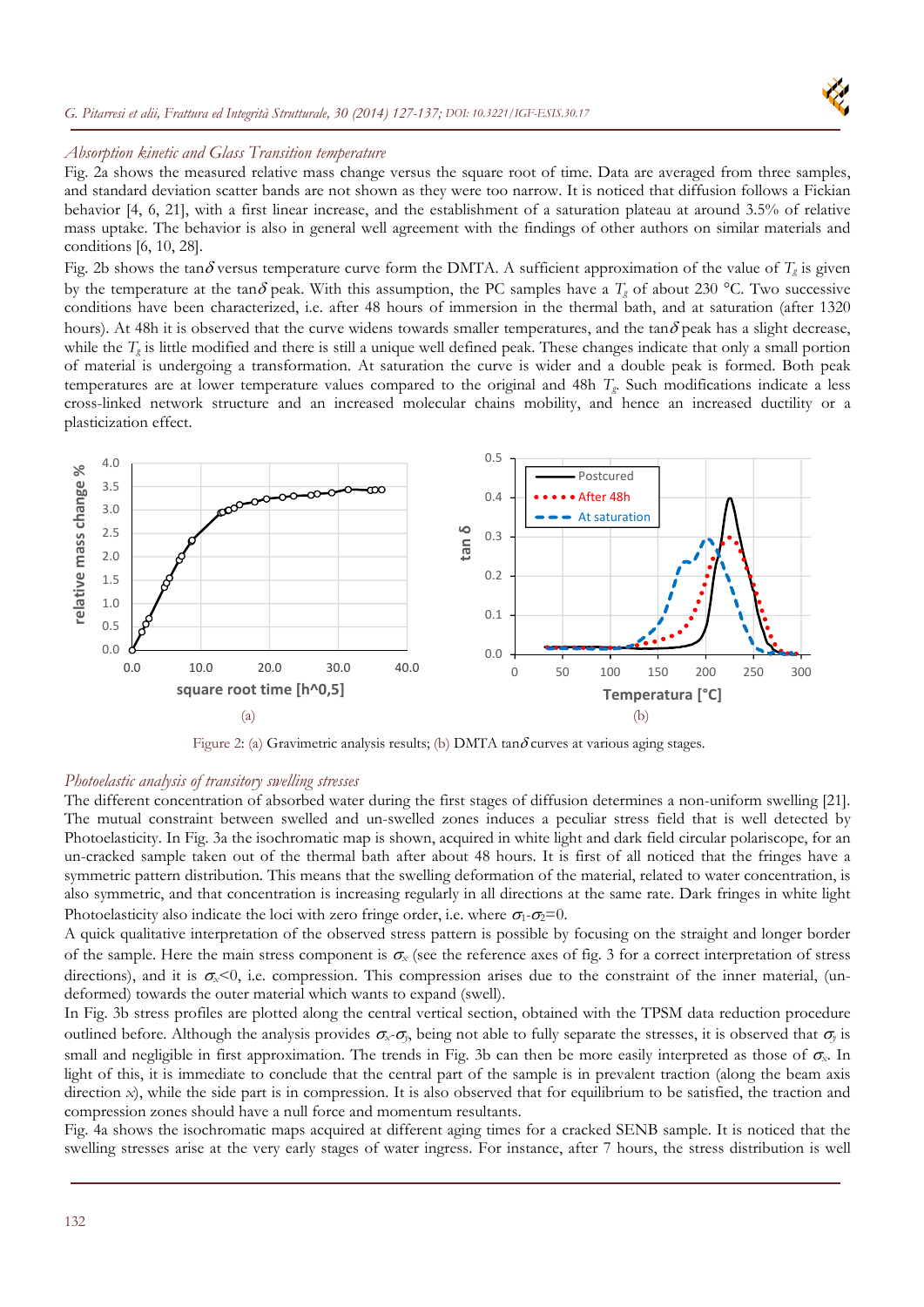

formed and the peak stresses are reached at some time between 7 and 48 hours of immersion in the thermal bath. As diffusion proceeds and reaches the inner parts of the material, the swelling stresses start to progressively relax and an almost fully stress free situation is reestablished at saturation.



Figure 3: (a) isochromatic map from white light dark field circular polariscope of an un-cracked sample after 48 hours of immersion in the thermal bath; (b) Plot of  $(\sigma, \sigma)$  along the vertical axis of symmetry, going from the sample edge to the sample centre (green dashed line), at different aging times.



Figure 4: (a) Evolution with aging time of isochromatic maps from SENB samples, acquired with a dark field circular polariscope in monochromatic light; (b) particular of the notched zone, acquired in white light, after 48 hours aging.

From Fig. 4 it is also observed that the presence of the crack does modify significantly the fringe pattern near the crack tip. This changes are mainly induced in order to preserve the self equilibrated nature of the swelling stresses. As seen for the un-cracked sample (Fig. 3), going from side to side along the vertical symmetry axis requires two inversions of the sign of  $\sigma_x$ , from negative to positive to negative again, in order to maintain a null moment resultant. The same trend should settle for the cracked sample, this time considering the ligament of material going form the crack tip to the upper straight border.

Indeed Fig. 4b shows how the black fringe  $(\sigma_1 - \sigma_2 = 0)$  is formed on the wake of the crack, anticipating a change of sign of  $\sigma_{\rm x}$ . The flanks of the sharp crack (i.e. that formed by razor tapping) are very likely compressed against each other with a steep rise of the negative  $\sigma_x$  value, in order to preserve equilibrium. On the contrary, in the zones ahead of the crack tip there is an increase of the fringe order due to an increase of the tensile stress component *x*. This increase is probably due to a combined effect of the compressive crack closure on the wake of the crack, and the singularity of the crack discontinuity.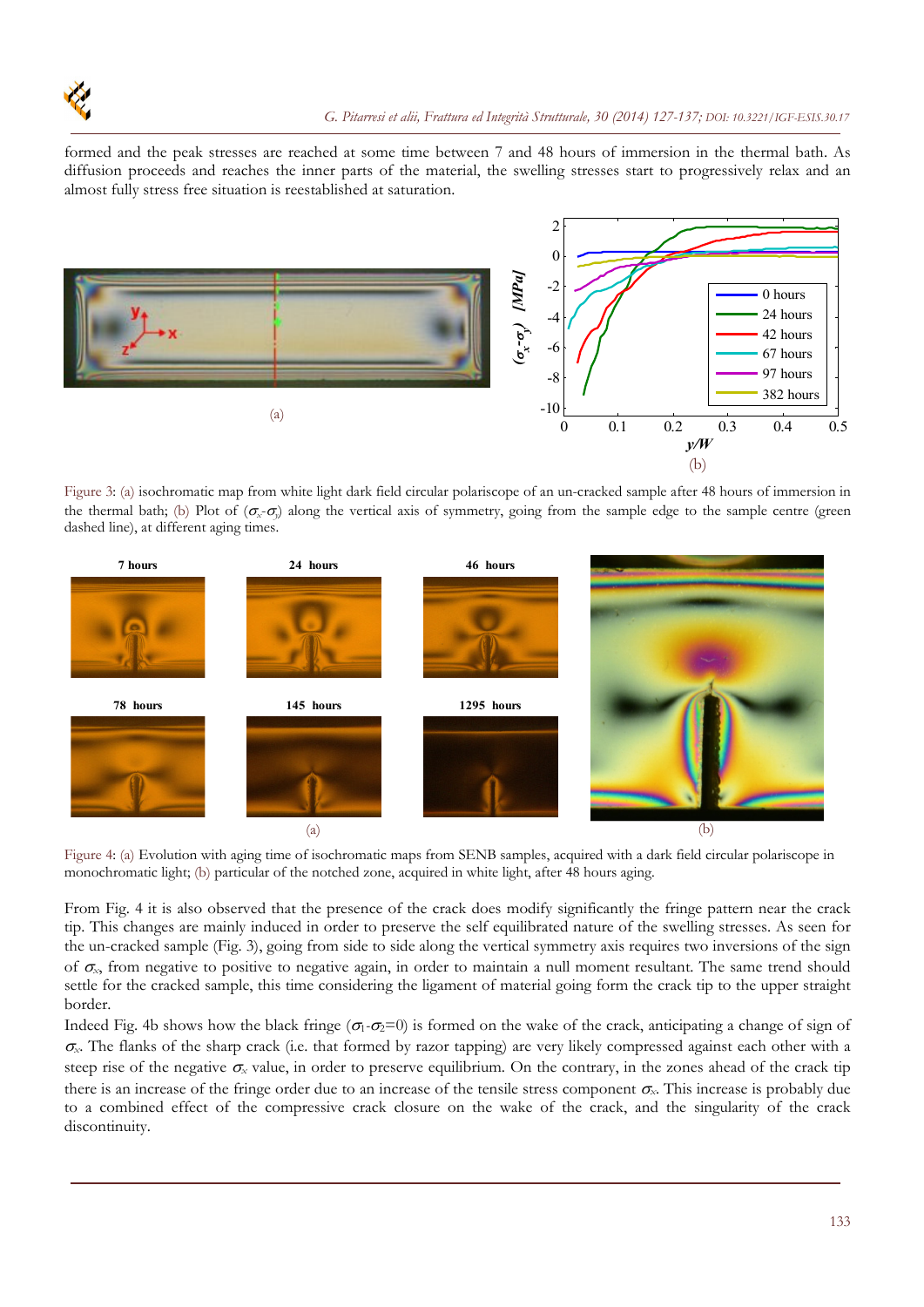

## *G. Pitarresi et alii, Frattura ed Integrità Strutturale, 30 (2014) 127-137; DOI: 10.3221/IGF-ESIS.30.17*

Fig. 5 shows the results of the TPSM evaluation, providing  $\sigma_x$ - $\sigma_y$  along the ligament of material ahead of the crack, having length *W-a*. Plots in Fig. 5a are parameterised versus time, and (contrary to the plot in Fig. 3b) the origin of the *y* coordinate is now at the crack tip. Compared to the un-cracked sample, it is seen that the values of  $\sigma_x$ - $\sigma_y$  are now bigger in the central part of the sample. The curves at 7 hours and 30 hours also reach a maximum value at some distance ahead of the crack tip, and then they start to decrease, indicating the inversion of the trend. Unfortunately, the TPSM is not able to resolve the fringe order, and hence to evaluate stresses, very near the crack tip. Plots in Fig. 5b highlight the evolution of stresses versus time on selected points of the ligament. It is in particular observed how the swelling stresses quickly arise in the first hours from the beginning of diffusion, and after about 200 hours (i.e. about the 8% of the total time to saturation) they are almost completely relieved.



Figure 5: (a) Plots of  $(\sigma_x - \sigma_y)$  along the ligament of material ahead of the crack, for various aging times; (b) plots of  $(\sigma_x - \sigma_y)$  versus time on selected points of the same ligament.

## *Fracture toughness results*

Fig. 6a shows three examples of force versus mid span displacement curves, acquired during the three point bending loading of the SENB samples, at the three monitored conditions: postcured, 48 hours aged and saturated. On Fig. 6b the values of the critical SIF *KIC* are reported. The values are averaged from five tests per condition, and the standard deviation scatter band is also shown.

The fracture toughness of the non-aged material is in agreement with other works from the same authors [9,28], on similar epoxy systems, indicating a good repeatability of the test results. The fracture toughness measured after 48 hours of resting in the thermal bath is sensibly higher, with an increase of about 75%. Since the DMTA test has not evidenced a significant plasticisation effect after 48 hours, it is concluded that such increase is determined by the state of internal stresses induced by the non-uniform swelling. In particular, the increase of toughness is explained with the compressive stresses acting very near the crack tip, and on the wake of the crack, already discussed in the previous sub-paragraph.

The fracture toughness at complete saturation is also showing an increase of about 39% compared to the not-aged material. This is smaller than the increase observed at the 48h condition, but still a meaningful increase. Since the photoelastic technique has revealed that the material is completely free of stresses at this stage of aging, the increase of fracture toughness can be safely attributed to the plasticisation effects brought about by the modifications of the polymer network structure, already confirmed by the DMTA (Fig. 2).

From Fig. 6a it is interesting to observe that the PC samples exhibit a slower crack propagation, witnessed by the many sampled points after the reach of the peak load which activated the crack propagation. The 48h and S samples on the contrary exhibited an instantaneous drop of load due to a fast crack growth. For the 48h samples this is probably due to the traction stresses ahead of the crack which may feed the fracture with further strain energy.

Fig. 7 shows the isochromatic maps of a SENB sample subject to increasing loads during the three point bending fracture test. It is in particular possible to observe how the typical Mode I singular stress field predicted by the Linear Elastic Fracture Mechanics is superimposed to the initial stress distribution produced by the non-uniform swelling. Near the loading nose it is immediate to observe that the photoelastic fringes are attracted towards the nose, and this is typical of a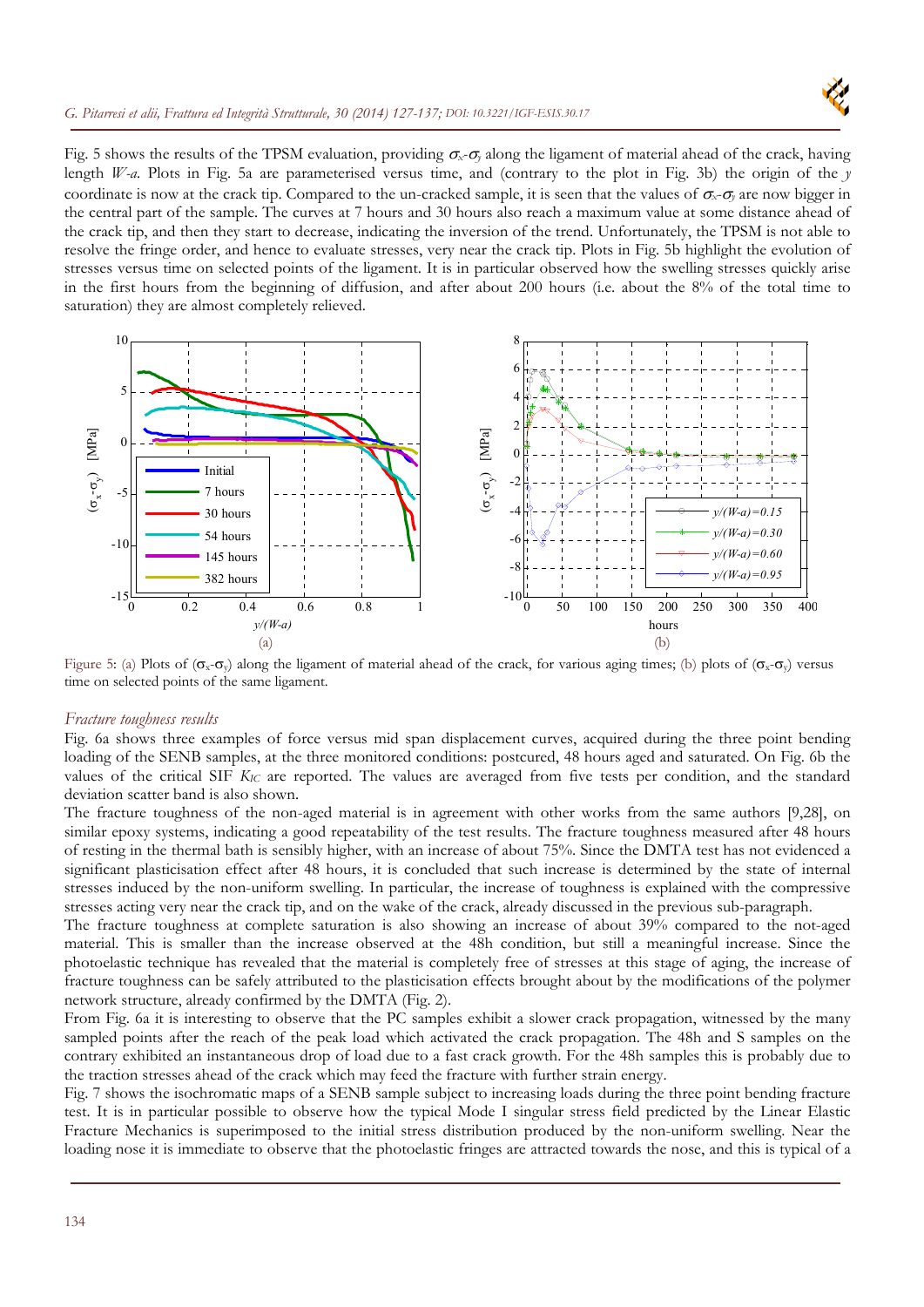

boundary under compression stresses. As the load increases the points on the vertical symmetry axis (*x*=0) should produce a black fringe since the Westergaard equations predict that  $\sigma_l = \sigma_x = \sigma_2 = \sigma_y$  [29]. It is instead observed a more complicate behaviour, due to the traction and compression  $\sigma_x$  stresses already present from the aging process. Further work in the future will try to find a quantitative interpretation of this observed superposition of stress field and its influence on the fracture behaviour of the material.



Figure 6: (a) Plots of normalized force versus displacement from SENB samples; (b) Value of KIC fracture toughness measured at the three monitored conditions.



Figure 7: Isochromatic maps of SENB sample (circular dark field polariscope in white light) during the three point bending fracture test, at various applied loads: (a)  $0 \text{ N}$ ; (b)  $2 \text{ N}$ ; (c)  $8 \text{ N}$ ; (d)  $10 \text{ N}$ .

# **CONCLUSIONS**

he present work has proposed an experimental evaluation of the influence of Hydrothermal aging on the fracture toughness of a model DGEBA-DDS epoxy system. The work in particular has successfully implemented a Photoelastic image analysis technique exploiting the optical transparency and birefringence of the epoxy material. The present work has proposed an experimental evaluation of the influence of Hydrothermal aging on the fracture toughness of a model DGEBA-DDS epoxy system. The work in particular has successfully implemented a Photoelasti in the material during the initial stages of water ingress and diffusion. The analysis of the stresses by Photoelasticity, performed throughout the aging period up to complete saturation, has allowed to establish that the stress field is induced by the non-uniform swelling between the inner and outer parts of the sample. The Photoelastic analysis has also evidenced that the presence of a crack, in the Single Edge Notched samples considered in this work, determines a peculiar stress distribution near the crack tip. For the given geometry of the tested samples, the stresses have reached their peak within the first 48 hours of aging, and have then gradually been relieved until the reestablishment of a complete stress free condition at saturation.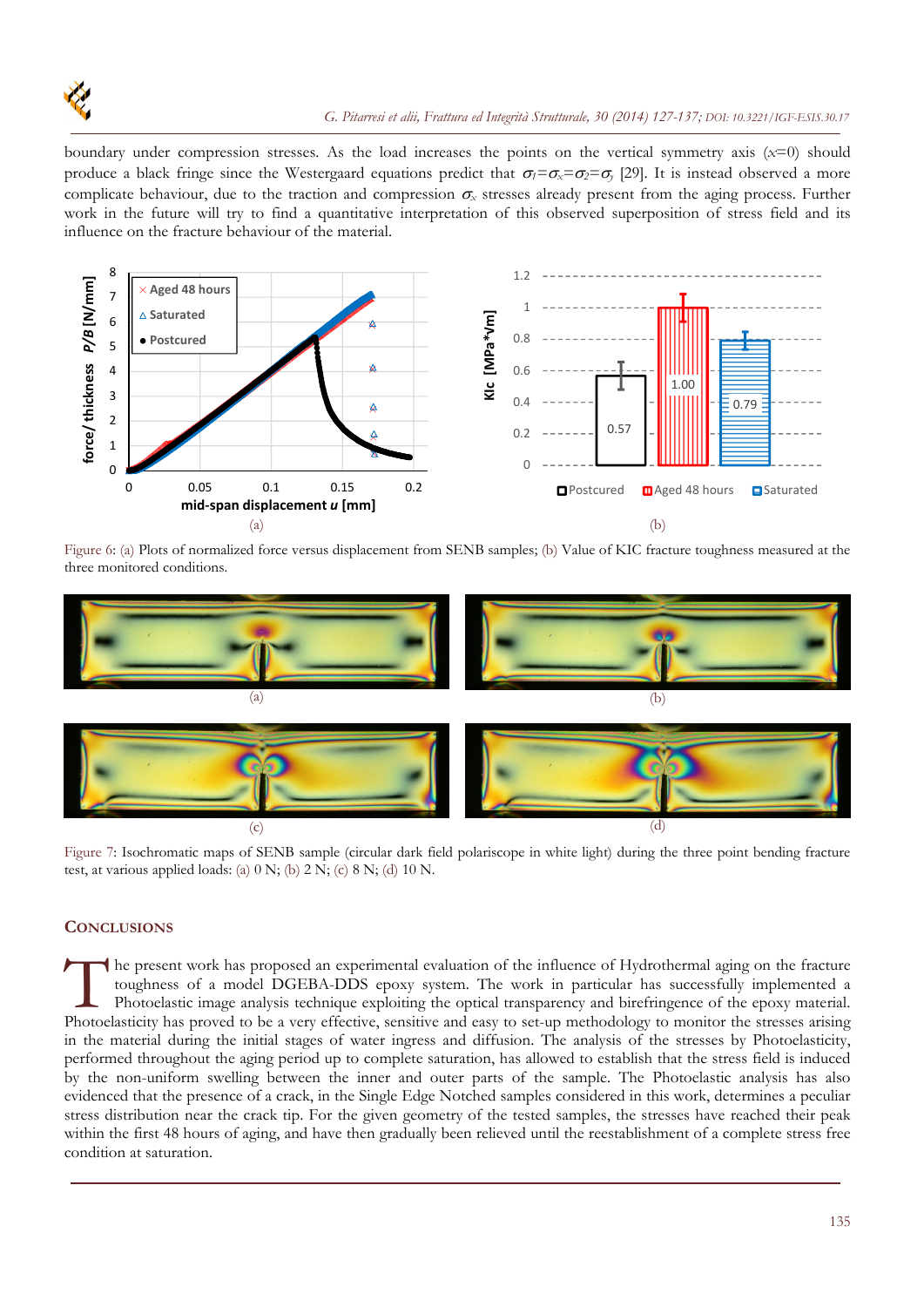

The critical Stress Intensity Factor *KIC* measured at 48 hours aging showed a 75% increase from the reference not-aged condition. Such increase is believed to be due to compressive stresses acting near the crack tip and on the wake of the crack, as evidenced by the qualitative and quantitative analysis of the acquired photoelastic images. The fracture toughness at saturation has shown an increase of about 39% with respect to the not-aged condition. This growth is instead not determined by the swelling stresses. It is then explained as the result of a plasticization of the material, i.e. of the modifications induced by the hydrothermal aging on the polymer network structure, which were also confirmed by the Dynamic Mechanical Thermal Analysis performed in this work.

## **REFERENCES**

- [1] Zhou, J., Lucas, J.P., Hygrothermal effects of epoxy resin. part I: The nature of water in epoxy, Polymer, 40(20) (1999) 5505-5512.
- [2] VanLandingham, M.R., Eduljee, R.F., Gillespie Jr, J.W., Moisture diffusion in epoxy systems, J Appl Polym Sci, 71(5) (1999) 787-798.
- [3] Nogueira, P., Ramírez, C., Torres, A., Abad, M.J., Cano, J., López, J., López-Bueno, I., Barral, L., Effect of water sorption on the structure and mechanical properties of an epoxy resin system, J Appl Polym Sci, 80(1) (2001) 71-80.
- [4] Starkova, O., Buschhorn, S.T., Mannov, E., Schulte, K., Aniskevich, A., Water transport in epoxy/MWCNT composites, European Polymer Journal, 49(8) (2013) 2138-2148.
- [5] Apicella, A., Tessieri, R., de Cataldis, C., Sorption modes of water in glassy epoxies. J Membr Sci, 18(C) (1984) 211- 25.
- [6] Jackson, M., Kaushik, M., Nazarenko, S., Ward, S., Maskell, R., Wiggins, J., Effect of free volume hole-size on fluid ingress of glassy epoxy networks, Polymer, 52(20) (2011) 4528-4535.
- [7] Fan, X.J., Lee, S.W.R., Han, Q., Experimental investigations and model study of moisture behaviors in polymeric materials, Microelectronics Reliability, 49(8) (2009) 861-871.
- [8] Xiao, G.Z., Shanahan, M.E.R., Swelling of DGEBA/DDA epoxy resin during hygrothermal ageing, Polymer, 39(14) (1998) 3253-3260.
- [9] Alessi, S., Conduruta, D., Pitarresi, G., Dispenza, C., Spadaro, G., Accelerated ageing due to moisture absorption of thermally cured epoxy resin/polyethersulphone blends, thermal, mechanical and morphological behavior, Polym Degrad Stab, 96(4) (2011) 642-648.
- [10] Li, L., Yu, Y., Wu, Q., Zhan, G., Li, S., Effect of chemical structure on the water sorption of amine-cured epoxy resins, Corros Sci, 51(12) (2009) 3000-3006.
- [11] Zhou, J., Transient analysis on hygroscopic swelling characterization using sequentially coupled moisture diffusion and hygroscopic stress modeling method, Microelectronics Reliability, 48(6) (2008) 805-810.
- [12] Stellrecht, E., Han, B., Pecht, M.G., Characterization of hygroscopic swelling behavior of mold compounds and plastic packages, IEEE Transactions on Components and Packaging Technologies, 27(3) (2004) 499-506.
- [13] Jackson, M.B., Heinz, S.R., Wiggins, J.S., Fluid ingress strain analysis of glassy polymer networks using digital image correlation, Polym Test, 31(8) (2012) 1131-1139
- [14] Park, S., Zhang, H., Zhang, X., Ng, S.L., Lee, H.C., Temperature dependency of coefficient of hygroscopic swelling of molding compound, Proceedings - Electronic Components and Technology Conference, art. no. 5074012 , (2009) 172-179.
- [15] Jang, C., Yoon, S., Han, B., Measurement of the hygroscopic swelling coefficient of thin film polymers used in semiconductor packaging, IEEE Transactions on Components and Packaging Technologies, 33(2) (2010) 340-346.
- [16] Madduri, S., Infantolino, W., Sammakia, B.G., An experimental and computational study on moisture induced epoxy swelling in nonhermetic optoelectronic packages, J Electron Packag, Trans ASME, 134(1) (2012).
- [17] Moore, D.R., Pavan, A., Williams, J.G., Fracture testing method for polymer, adhesives and composites, ESIS Publication No. 28, Elsevier (2001).
- [18] ASTM D 5045-96, Standard test methods for plane-strain fracture toughness and strain energy release rate of plastic materials, (1996).
- [19] ISO 13586, Plastics -- Determination of fracture toughness (GIC and KIC) -- Linear elastic fracture mechanics (LEFM) approach, (2000).
- [20] Alessi, S., Pitarresi, G., Spadaro, G., Effect of hydrothermal ageing on the thermal and delamination fracture behaviour of CFRP composites, Composites: Part B, 67 (2014) 145-153.